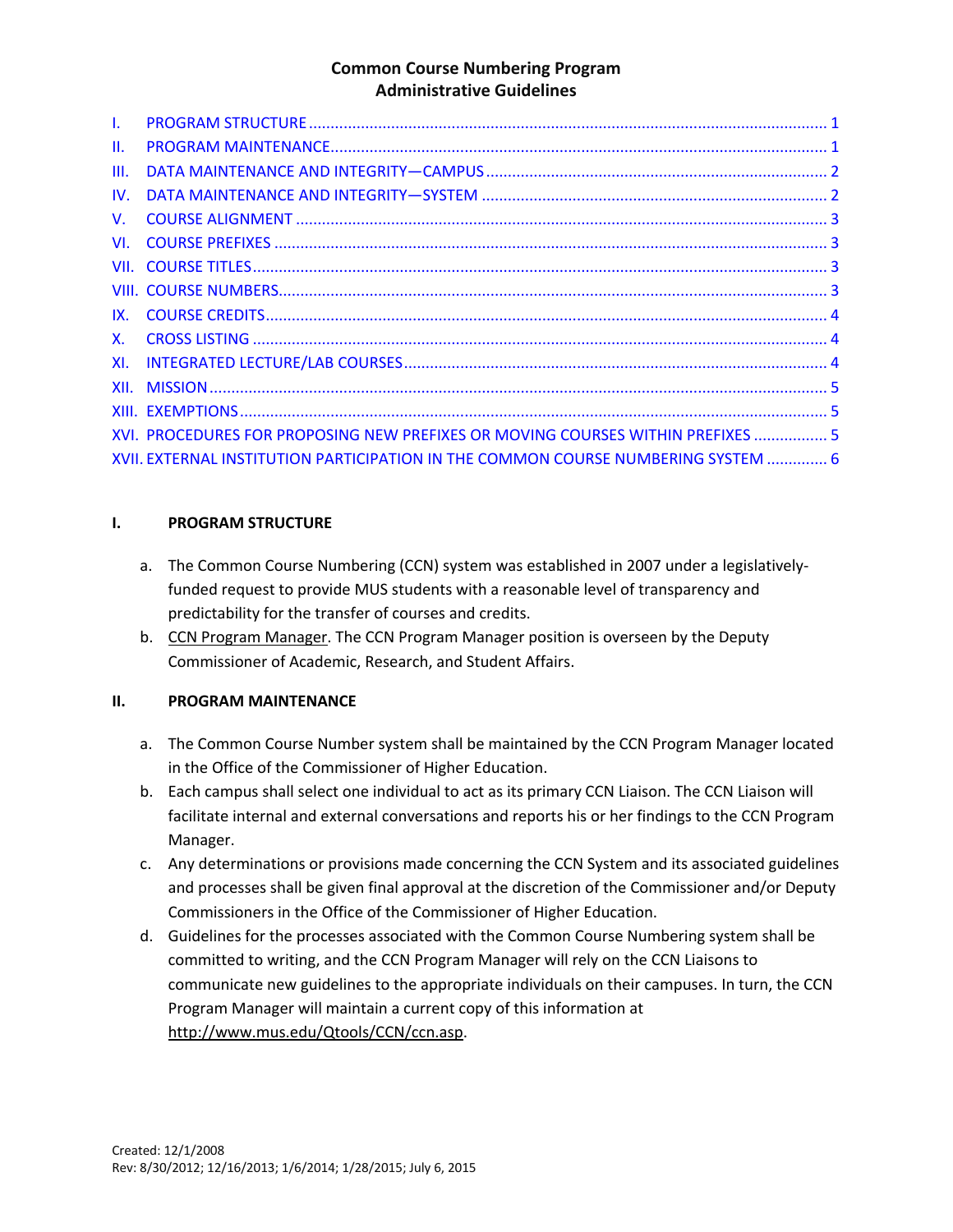#### **III. DATA MAINTENANCE AND INTEGRITY—CAMPUS**

- a. In order to disrupt campus curriculum and registration processes as briefly as possible, it is critical that all finalized prefix data are recorded in the campus information systems across the university system within one year of the effective date.
- b. Once registration has begun, changes to CCN course data are only allowed in extreme situations. If non-critical changes are made, they will not be applied until the next semester.
- c. For any course that is deemed unique to one campus, that campus may change the title or credit amount per their internal processes without CCN review. The campus shall inform the CCN Program Manager in a timely manner of the change so the change can be recorded in the CCN database.

# **IV. DATA MAINTENANCE AND INTEGRITY—SYSTEM**

- a. In order to maintain transparency and predictability, all undergraduate courses except where explicitly noted in these guidelines must be common course numbered.
- b. In order to maintain the integrity of the MUS course data, all undergraduate courses except where explicitly noted in these guidelines must be reviewed for equivalency.
- c. Activities or recreation related courses (i.e. team sports; personal health and wellness classes; outdoor activities) that are not a specific requirement of an academic degree program are exempt from common course numbering requirements. Such courses should carry either the ACT "Activities: General" or ACTV "Activities: Varsity" rubric. ACT and ACTV courses will not be listed in the CCN course guide.
- d. Activities or recreation related courses that are a specific requirement in an academic degree program are not exempt from common course numbering requirements and should be listed under the REC "Recreation" rubric.
- e. It is not the concern of the CCN Program Manager to determine the uniqueness of academic *programs*, only to assess the content of the individual courses.
- f. All courses deemed to be equivalent must possess the same prefix, course number, and course title; such courses will directly transfer on a one-to-one basis across the Montana University System.

**Important note on credit transfer:** Common course numbering does not determine *how* credit for any course will be applied at the programmatic level. It only determines, for example, that M 121 will transfer as M 121 across the university system. Whether M 121 counts towards any specific program requirement is entirely at the discretion of the receiving institution/department. If the receiving institution deems the course does not meet its program requirements, the course will be counted as elective credit.

g. To prevent duplication of course content under different course numbers, all course reviews shall be conducted by faculty peers at the institutions offering similar content. If proposed course content/outcomes are deemed 80-100% similar to an existing course, the proposed course will be aligned with the existing course.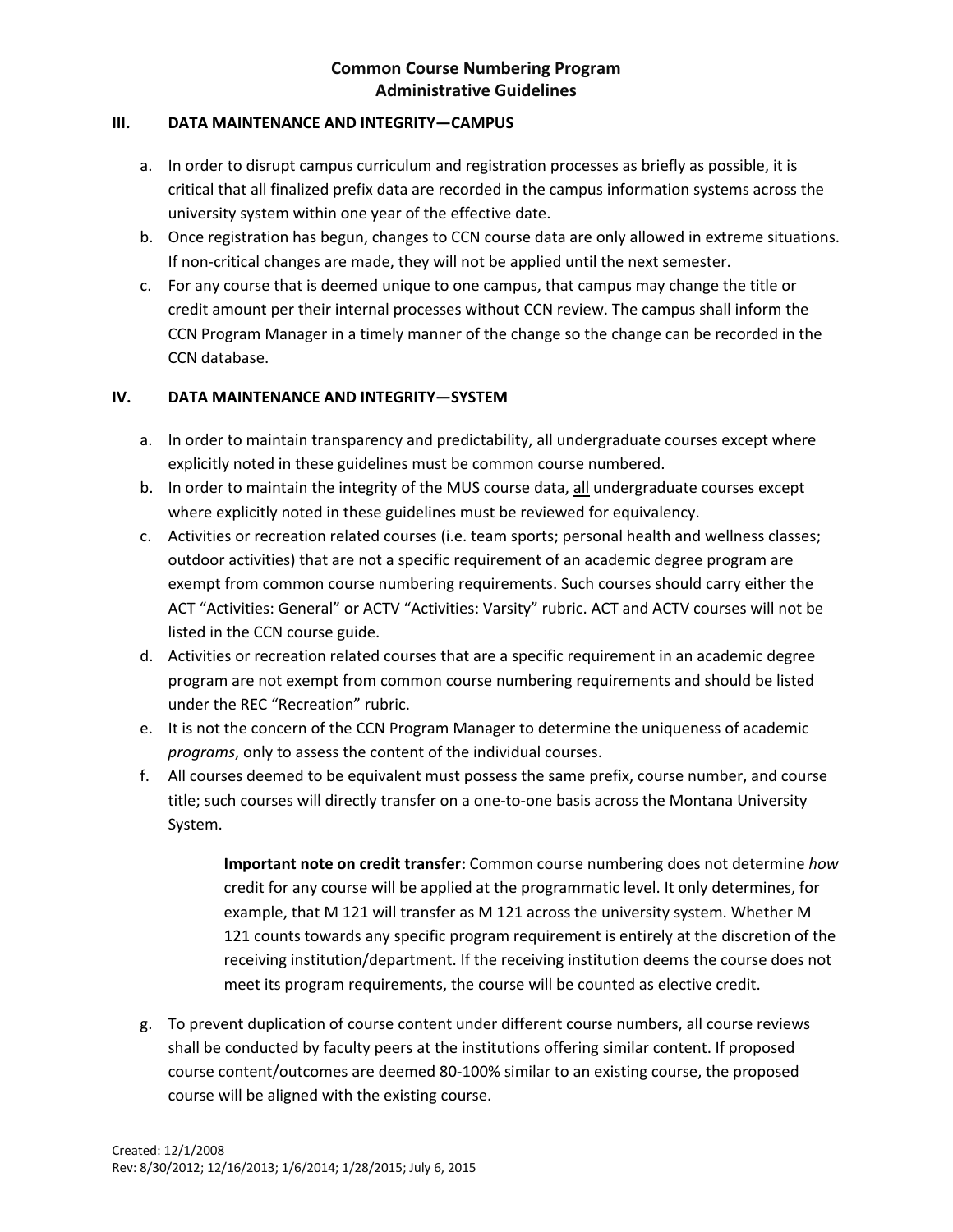- h. Appropriate campus-level review faculty will be selected by each campus's CCN Liaison.
- i. For any course deemed equivalent to another course in the CCN system, if the content and outcomes of the course changes substantially, the course shall be resubmitted for review. If the change alters the outcomes by 20%, the course shall be given a new, unique course number and title. It is possible that the change could alter an equivalent course to a degree that it now aligns with a *different* existing course. If that is the case, the course will be realigned with such an existing course.
- j. Course level compliance reports will be run by OCHE at the end of every semester. Campuses will be notified of all courses that are out of compliance with CCN (e.g. have not be common numbered or lack posted learning outcomes).

### **V. COURSE ALIGNMENT**

a. Courses with common numbers indicate that the courses are deemed to be 80-100% similar in the outcomes they expect students to be able to demonstrate by the end of the class. Because equivalency is determined based on projected learning outcomes (not grading rubrics, course structure, catalog descriptions, textbooks, individual instructors, or facilities), how the course is taught or where the course is taught is not included as a basis of comparison.

### **VI. COURSE PREFIXES**

- a. In order to ensure that the new system-wide numbering method is not confused (especially electronically) with previous campus course numbers, the new system prefix will not duplicate any campus prefix used in the last 10 years.
- b. Prefixes will be comprised of no more than four characters.
- c. Prefixes are limited to alpha characters only.
- d. All prefixes are discipline-neutral. The prefix refers only to a field of study, not to a department, division, program, school, or degree.

# **VII. COURSE TITLES**

- a. Equivalent courses shall have the same officially authorized title, as well as a Bannerabbreviated title limited to 30 characters, to facilitate electronic processes.
- b. Individual campuses may, at their discretion, employ a colon after the official CCN title and add a campus-unique subtitle for cataloging purposes so long as the transcripted course title is listed only by the official CCN title.

#### **VIII. COURSE NUMBERS**

- a. All course numbers must contain three numeric characters. Campus specific alpha characters may follow the numeric designators; however, they have no connection to equivalency and must not be used to qualify, modify or otherwise affect established equivalency in any way.
- b. Course numbers for deleted courses shall not be reused for a minimum period of ten years.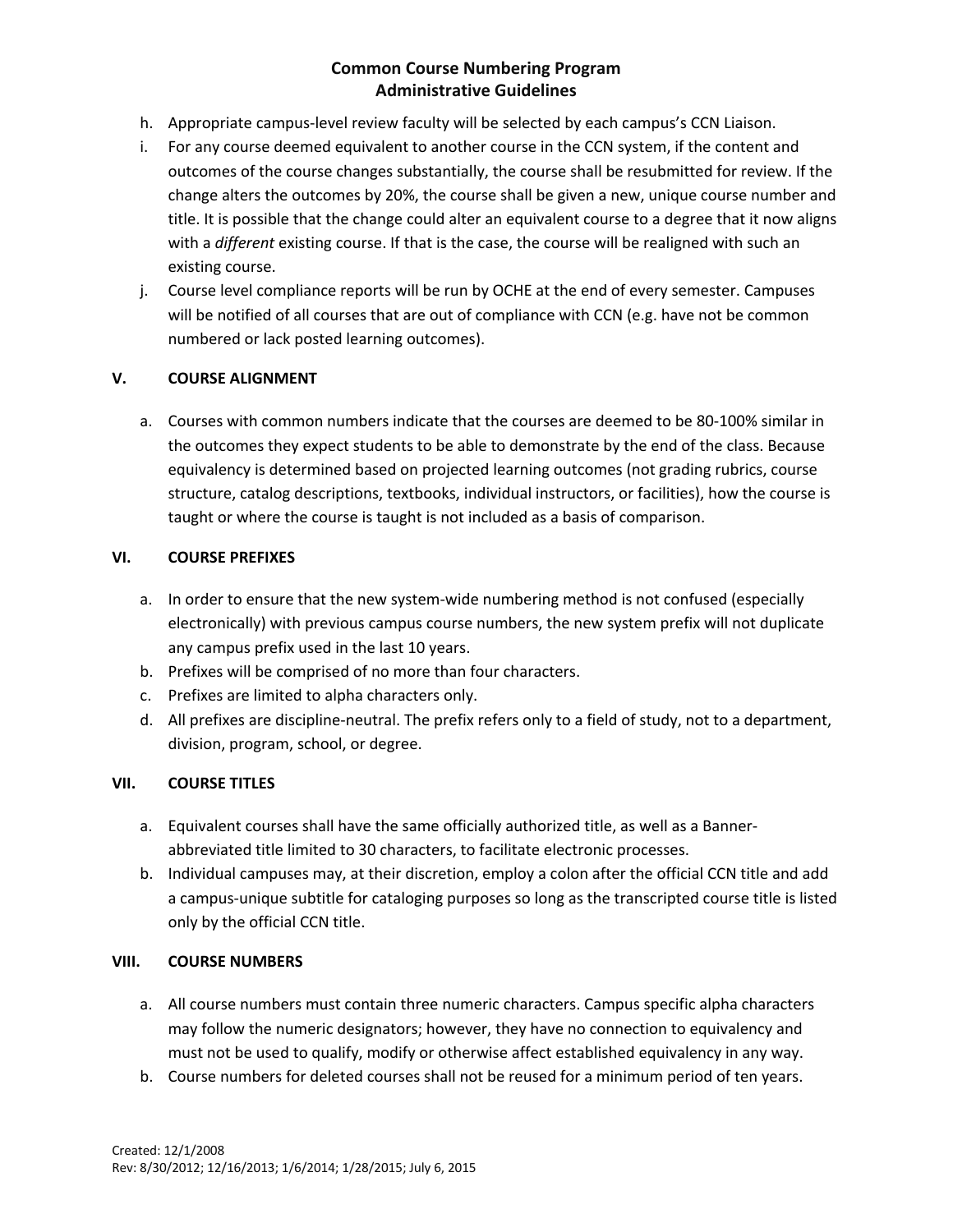- c. Bag-numbered courses (190s/290s/390s/490s course numbers) are not deemed equivalent in either content or credits. These variable content courses may transfer at the discretion of the receiving programs as either course substitutions or electives.
- d. Learning Outcomes need not be listed for 90 courses on the CCN Course Guide due to the fact that each course is subject to change without notice.

For clarity in communicating the role of 90s courses, the following numbering conventions will be used:

> x90 Undergraduate Research x91 Special Topics x92 Independent Study x93 Study Abroad x94 Seminar/Workshop x95 Field Work/Clinical/Practicum x96 Service Learning x97 Education Methods x98 Coop Education/Internship x99 Senior Thesis/Capstone

### **IX. COURSE CREDITS**

a. The credit range among courses deemed to be equivalent may not deviate by more than one credit. For example, a course can be offered for 3 credits on one campus and 4 credits on two other campuses, but it cannot be offered for 3 credits on one campus, 4 credits on the second campus, and 2 credits on the third campus.

# **X. CROSS LISTING**

a. Only one instance of any given course shall exist in the CCN database. Campuses may not cross list courses.

#### **XI. INTEGRATED LECTURE/LAB COURSES**

- a. No campus will be asked to change its approach to linking lecture and lab courses. If the courses are separate, the lecture courses will be listed on the CCN web display as the parent course. The satellite lab courses will be listed with a subsequent course number as the child course (e.g. BIOB 101/BIOB 102). If the lab course is integrated with the lecture course, the course will be listed on the CCN web display as the parent course followed by the designation (IL) for integrated lab.
- b. If a lecture course has neither a satellite lab nor an integrated lab course, it will be deemed nonequivalent and given a separate number.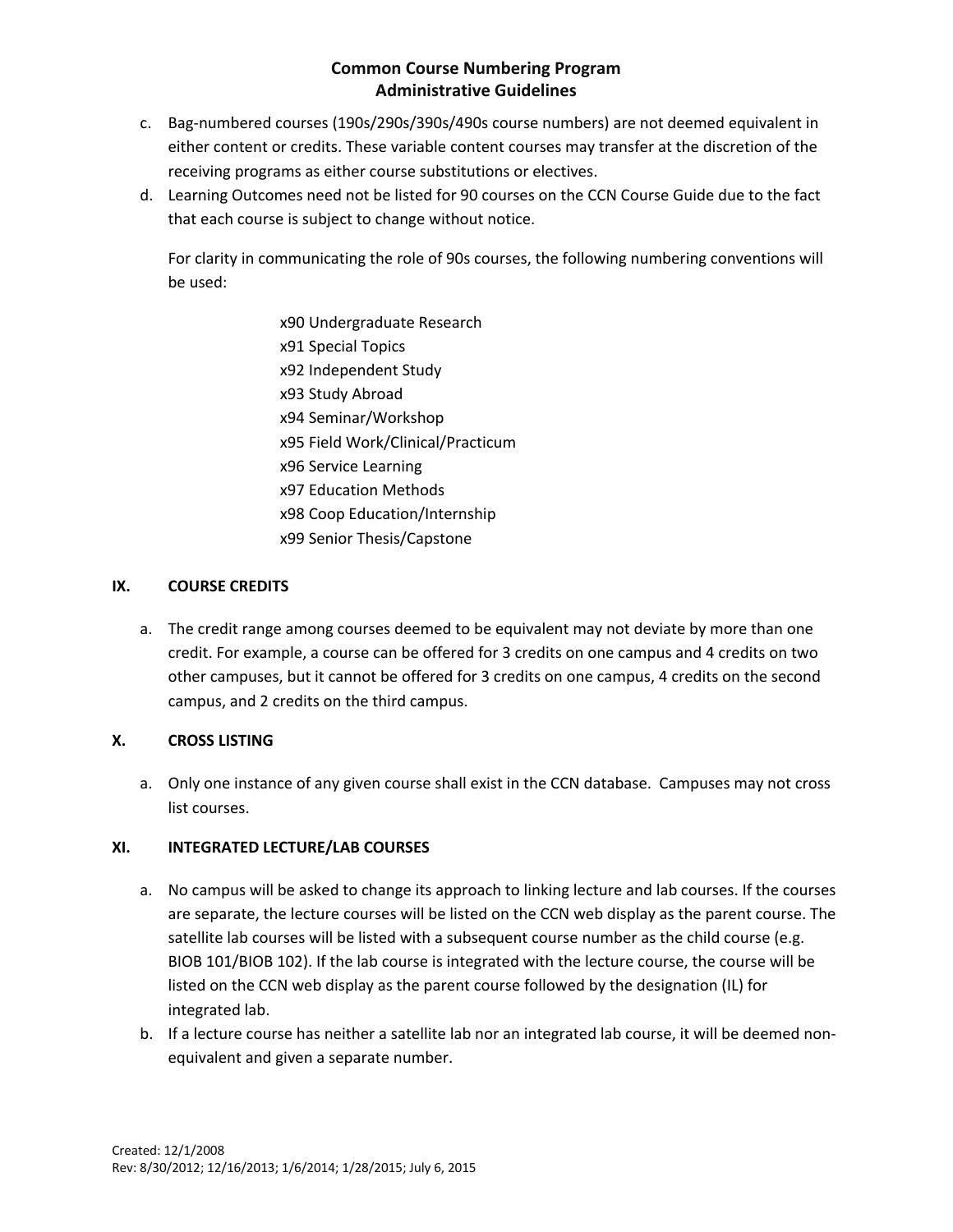#### **XII. MISSION**

- a. In order to maintain the respective four-year and two-year institutional missions pursuant to BOR Policy 219 and academic integrity, two-year institutions shall not offer courses above the 200 level.
- b. In rare cases, when unanimously agreed to by a faculty disciplinary committee with representation from all institutions offering courses within the discipline, a course may be offered at both the 200- and 300- level. A request for a 200- level course to be listed as equivalent with a 300- level course will be denied unless all the following criteria are met:
	- A 200- level offering is necessary for two-year institutions to offer a disciplinary pathway allowing A.A. or A.S. graduates to complete a bachelor's degree at their transfer institution after two further years of full-time study.
	- Shifting the course wholly to the 200- level would cause hardship for existing 4-year bachelor's degree programs
- c. If such an equivalency is approved, both listings must bear the same title and indicate they are equivalent (ex. CHMY 221 Organic Chemistry (=321)).
- d. Campuses may still utilize local articulation agreements as transfer solutions when direct alignment will not work.

### **XIII. EXEMPTIONS**

- a. Extended and experiential learning courses, such as non-credit professional development courses, life studies courses, community workshops, and other non-transferable courses, are exempt from common course numbering.
- b. It is at the discretion of individual institutions to determine if they want to change the prefixes for graduate-level courses. The Office of the Commissioner of Higher Education will not maintain any graduate-level course data in the CCN system.

# **XV**. **DUAL ENROLLMENT AND COMMON COURSE NUMBERING**

a. Since all courses offered in the MUS must be common course numbered, any course developed by an MUS campus for dual enrollment or dual credit purposes, including online Digital Academy delivery, will be in the CCN system and, thus, will directly transfer on a one-to-one basis across the Montana University System.

# **XVI. PROCEDURES FOR PROPOSING NEW PREFIXES OR MOVING COURSES WITHIN PREFIXES**

- a. The creation of a new prefix or the movement of courses shall cause the least amount of disruption to the system as possible.
- b. In the event that a faculty member believes the creation of a new prefix is warranted, that individual shall present written facts to the Office of the Commissioner of Higher Education clearly, objectively, and succinctly explaining his or her position as to why a new prefix should be created.